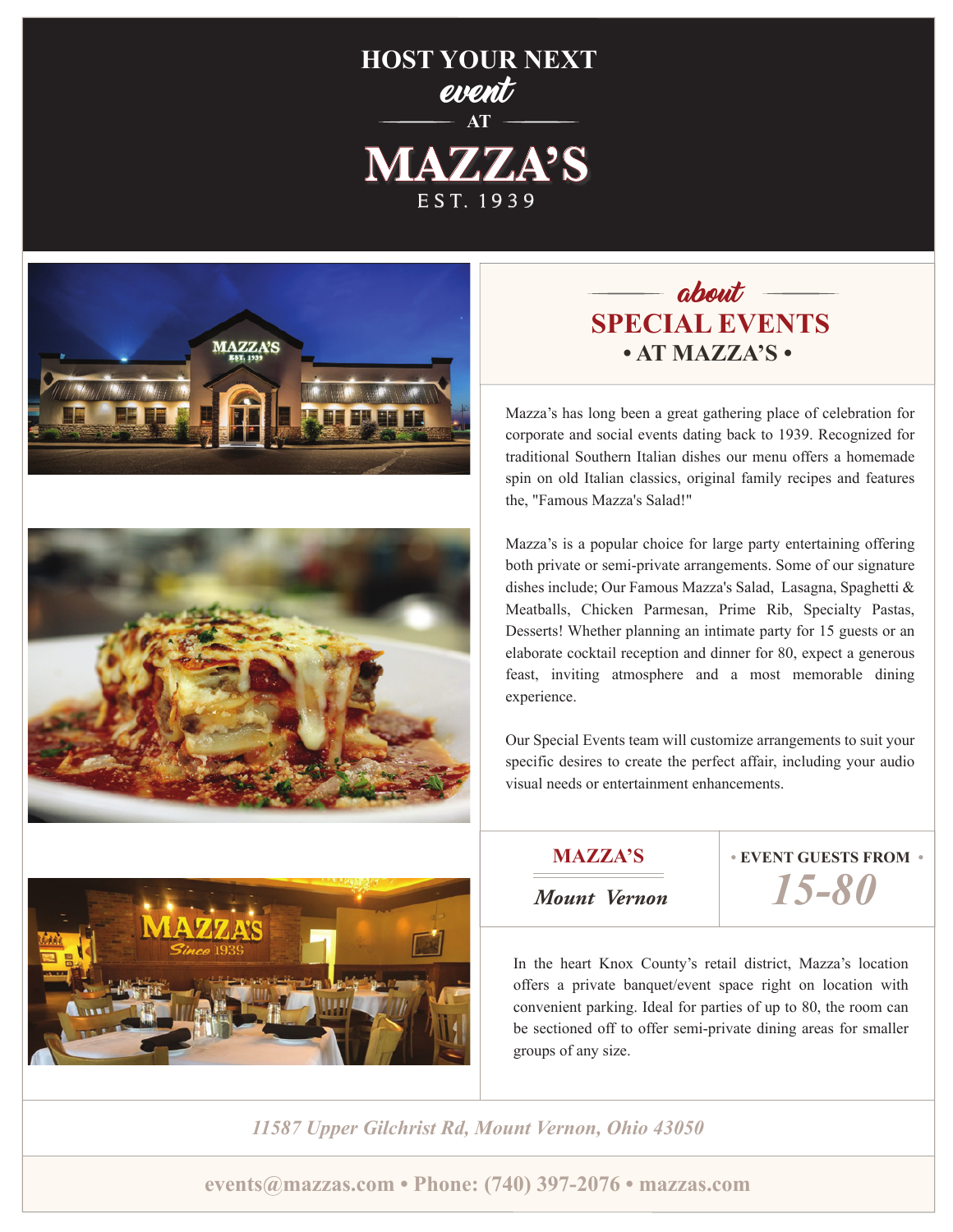



# **• ALL DISHES SERVED BUFFET STYLE•**

*with Fresh Italian Bread and Butter*

### **APPETIZER** *Please select one:*

- **FAMOUS MAZZA'S SALAD**
- **Mixed Green Salad**
- **Sam's Caprese Salad**

### *Enhance your selection with a* **ANTIPASTO PLATTER**

*Assorted Italian meats, cheeses, sausage, olives and crostini's.*

**\$7.00 per person**



- **Penne alla Vodka**
- **Fettuccine Alfredo**
- **Spaghetti Marinara**
- **Tortellini With Garlic Creme Sauce**
- **Rigatoni Arrabiata with Sausage**
- **Macaroni**
- **Manicotti**

*\* Pasta Substitutions: Penne, Rigatoni, Spaghetti or Linguine*

*GLUTEN FREE PASTA AVAILABLE UPON REQUEST ONLY*



*Enhance your selection with a* **PARMESAN DISH:**

*CHICKEN OR EGGPLANT \$8.29 per person*

### **DESSERT** *\$6.00 per person*

- **Tiramisu**
- **Cheesecake**
- **Flourless Chocolate Tort** *\*Gluten Free*

## **BEVERAGE PACKAGE** *\$2.79 per person*

**All soft drinks, coffee & tea.**

**All Pricing EXCLUDES 7.25% SALES TAX, 17% GRATUITY & 3% ADMIN FEE**

*11587 Upper Gilchrist Rd, Mount Vernon, Ohio 43050* **events@mazzas.com • Phone: (740) 397-2076 • mazzas.com**

*Pasta Dinner Pricing \$ 21.99 per person\**

**1 APPETIZER - 3 PASTA DISHES**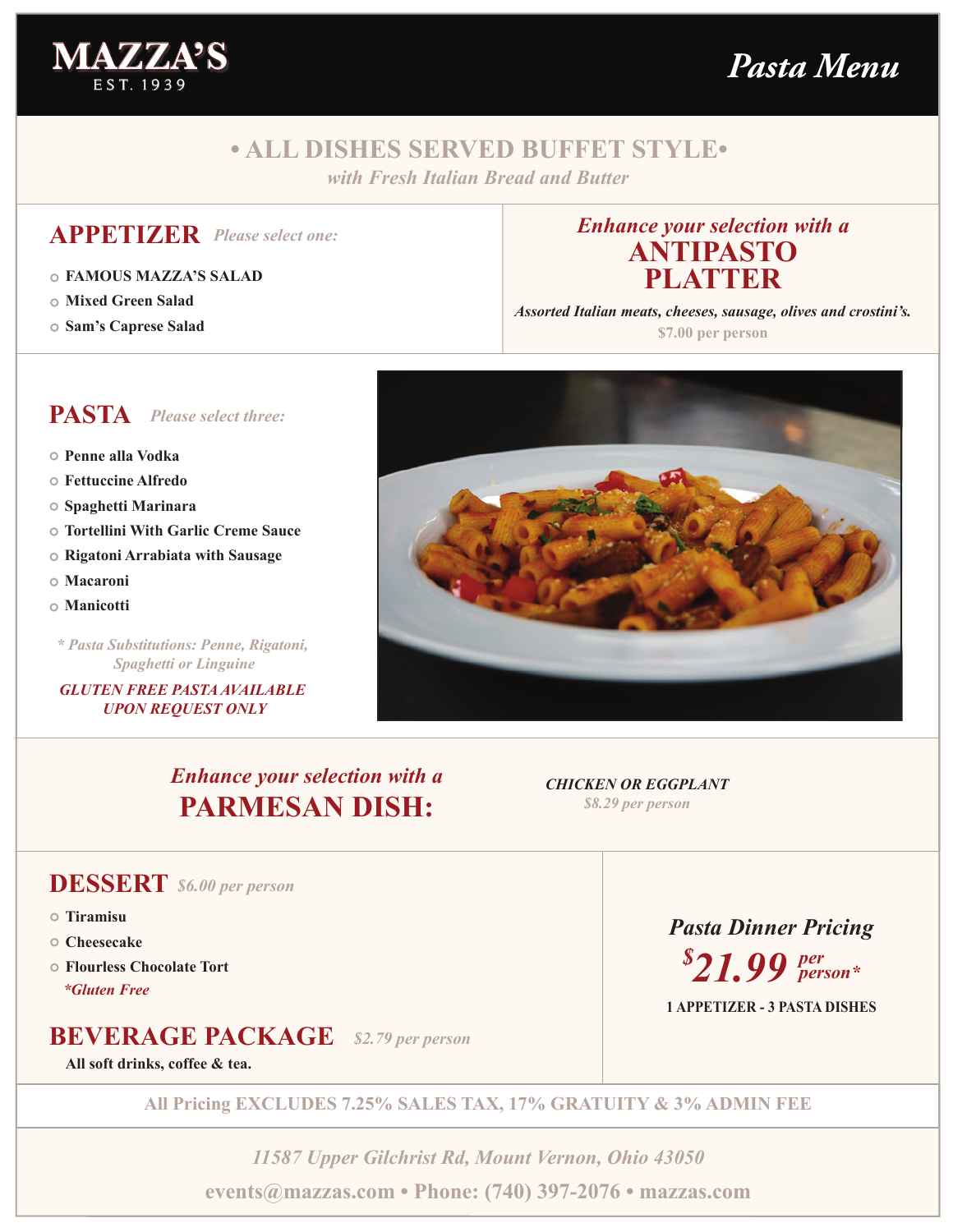

*Classic Menu*

# **• ALL DISHES SERVED BUFFET STYLE•**

*with Fresh Italian Bread and Butter*

## **APPETIZER** *Please select two:*

- **FAMOUS MAZZA'S SALAD**
- **Mixed Green Salad**
- **Sam's Caprese Salad**
- **Five Cheese Garlic Bread**
- **Italian Chips**
- - **Fried Zucchini**
	- **Mozzarella Marinara**
	- **Shrimp Cocktail**
	- **Sausage Stuffed Mushrooms**

# *Enhance your selection with a* **ANTIPASTO PLATTER**

*Assorted Italian meats, cheeses, sausage, olives and crostini's.*

**\$7.00 per person**

# *Enhance your selection with a* **PREMIUM CARVING STATION:**

*PRIME RIB All spice au Jus + Market Price per person*

*ITALIAN CRUSTED PORK LOIN \$8.29 per person*

- **Penne alla Vodka**
- **Fettuccine Alfredo**
- **Spaghetti Marinara**
- **Rigatoni Arrabiata w/Sausage al Forno**
- **Tortellini w/Garlic Creme Sauce**
- **Macaroni**
- **Manicotti**

### **SIDES** *Please select one:*

**Parmesan Whipped Potatoes • Mixed Vegetables • Italian Style Green Beans • Broccoli**

*\* Pasta Substitutions: Penne, Rigatoni, Spaghetti or Linguine GLUTEN FREE PASTA AVAILABLE UPON REQUEST ONLY*

### **DESSERT** *\$6.00 per person*

- **Tiramisu**
- **Cheesecake**
- **Flourless Chocolate Tort**

*\*Gluten Free*



# **PASTA** *Please select two:* **ENTRÉE** *Please select one:*

- **Homemade Lasagna**
- **Homemade Vegetable Lasagna**
- **Italian Sausage and Peppers**
- **Chicken Parmesan**
- **Mazza's Meatballs**
- **Eggplant Parmesan**
- **Chicken Milanese**
- **Chicken Marsala**
- **Herb Crusted Chicken Breast**

# **BEVERAGE PACKAGE**

*\$2.79 per person* **All soft drinks, coffee & tea.** *Classic Dinner Pricing*

*\$ 28.89 per person\**

**2 APPETIZERS - 2 PASTA DISHES 1 SIDE - 1 ENTRÉE**

**All Pricing EXCLUDES 7.25% SALES TAX, 17% GRATUITY & 3% ADMIN FEE**

*11587 Upper Gilchrist Rd, Mount Vernon, Ohio 43050* **events@mazzas.com • Phone: (740) 397-2076 • mazzas.com**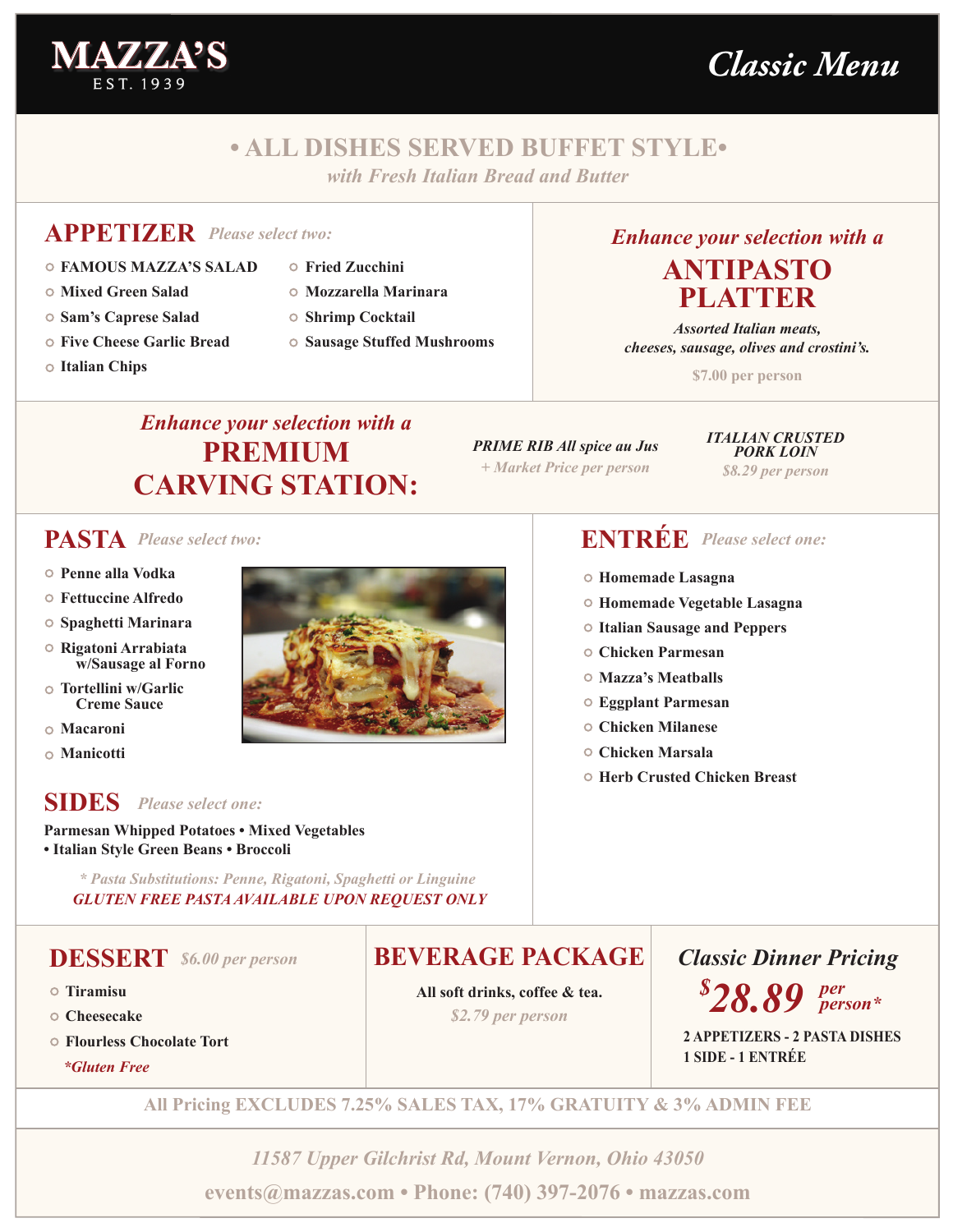

# *Gourmet Menu*

# **• ALL DISHES SERVED BUFFET STYLE•**

*with Fresh Italian Bread and Butter*

### **APPETIZER** *Please select three:*

- **FAMOUS MAZZA'S SALAD**
- **Mixed Green Salad**
- **Sam's Caprese Salad**
- **Five Cheese Garlic Bread**
- **Italian Chips**
- - **Fried Zucchini**
	- **Mozzarella Marinara**
	- **Shrimp Cocktail**
	- **Sausage Stuffed Mushrooms**

### *Enhance your selection with a* **ANTIPASTO PLATTER**

*Assorted Italian meats, cheeses, sausage, olives and crostini's.*

**\$7.00 per person**

# *Enhance your selection with a* **PREMIUM CARVING STATION:**

*PRIME RIB All spice au Jus + Market Price per person*

*ITALIAN CRUSTED PORK LOIN \$8.29 per person*

### **PASTA** *Please select two:*

- **Penne alla Vodka**
- **Fettuccine Alfredo**
- **Spaghetti Marinara**
- **Rigatoni Arrabiata w/Sausage**
- **Tortellini w/Garlic Creme Sauce**
- **Macaroni**
- **Manicotti**

### **SIDES** *Please select one:*

**Parmesan Whipped Potatoes • Mixed Vegetables • Italian Style Green Beans • Broccoli**

*\* Pasta Substitutions: Penne, Rigatoni, Spaghetti or Linguine GLUTEN FREE PASTA AVAILABLE UPON REQUEST ONLY*

### **DESSERT** *\$6.00 per person*

- **Tiramisu**
- **Cheesecake**
- **Flourless Chocolate Tort**

*\*Gluten Free*



# **ENTRÉE** *Please select two:*

- **Homemade Lasagna**
- **Homemade Vegetable Lasagna**
- **Italian Sausage and Peppers**
- **Chicken Parmesan**
- **Mazza's Meatballs**
- **Eggplant Parmesan**
- **Chicken Milanese**
- **Chicken Marsala**
- **Herb Crusted Chicken Breast**

# **BEVERAGE PACKAGE**

*\$2.79 per person* **All soft drinks, coffee & tea.** *Gourmet Dinner Pricing*

*\$ 36.29 per person\**

**3 APPETIZERS - 2 PASTA DISHES 1 SIDE - 2 ENTRÉES**

**All Pricing EXCLUDES 7.25% SALES TAX, 17% GRATUITY & 3% ADMIN FEE**

*11587 Upper Gilchrist Rd, Mount Vernon, Ohio 43050* **events@mazzas.com • Phone: (740) 397-2076 • mazzas.com**